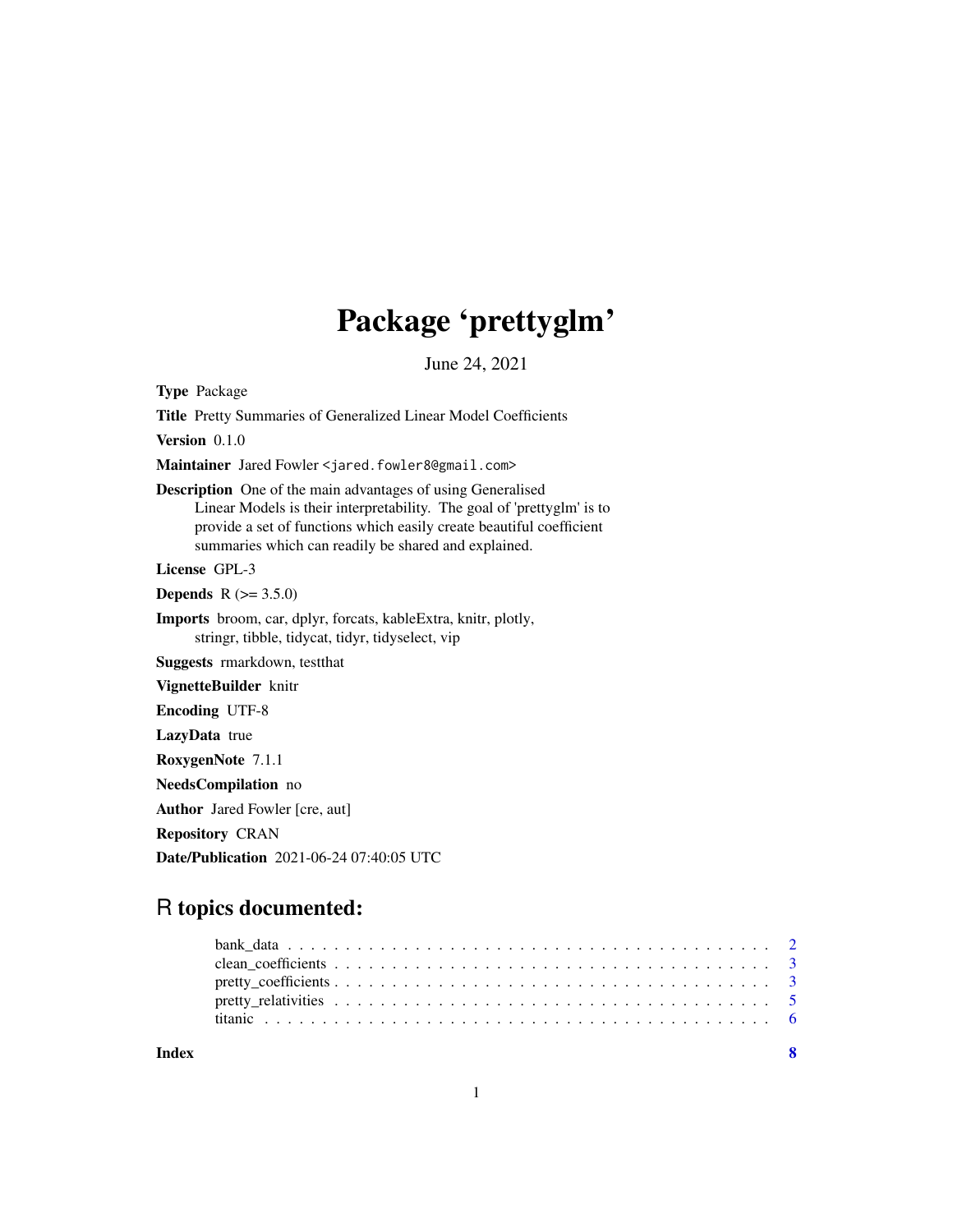<span id="page-1-0"></span>

#### Description

It is a dataset that describing Portugal bank marketing campaigns results. Conducted campaigns were based mostly on direct phone calls, offering bank client to place a term deposit. If after all marking afforts client had agreed to place deposit - target variable marked 'yes', otherwise 'no'

#### Usage

data(bank)

#### Format

An object of class "data.frame"

job Type of job marital marital status education education default has credit in default? housing has housing loan? loan has personal loan? age age y has the client subscribed a term deposit? (binary: "yes","no")

#### Details

Sourse of the data https://archive.ics.uci.edu/ml/datasets/bank+marketing

#### References

This dataset is public available for research. The details are described in S. Moro, P. Cortez and P. Rita. A Data-Driven Approach to Predict the Success of Bank Telemarketing. Decision Support Systems, Elsevier, 62:22-31, June 2014

#### Examples

data(bank) head(bank\_data)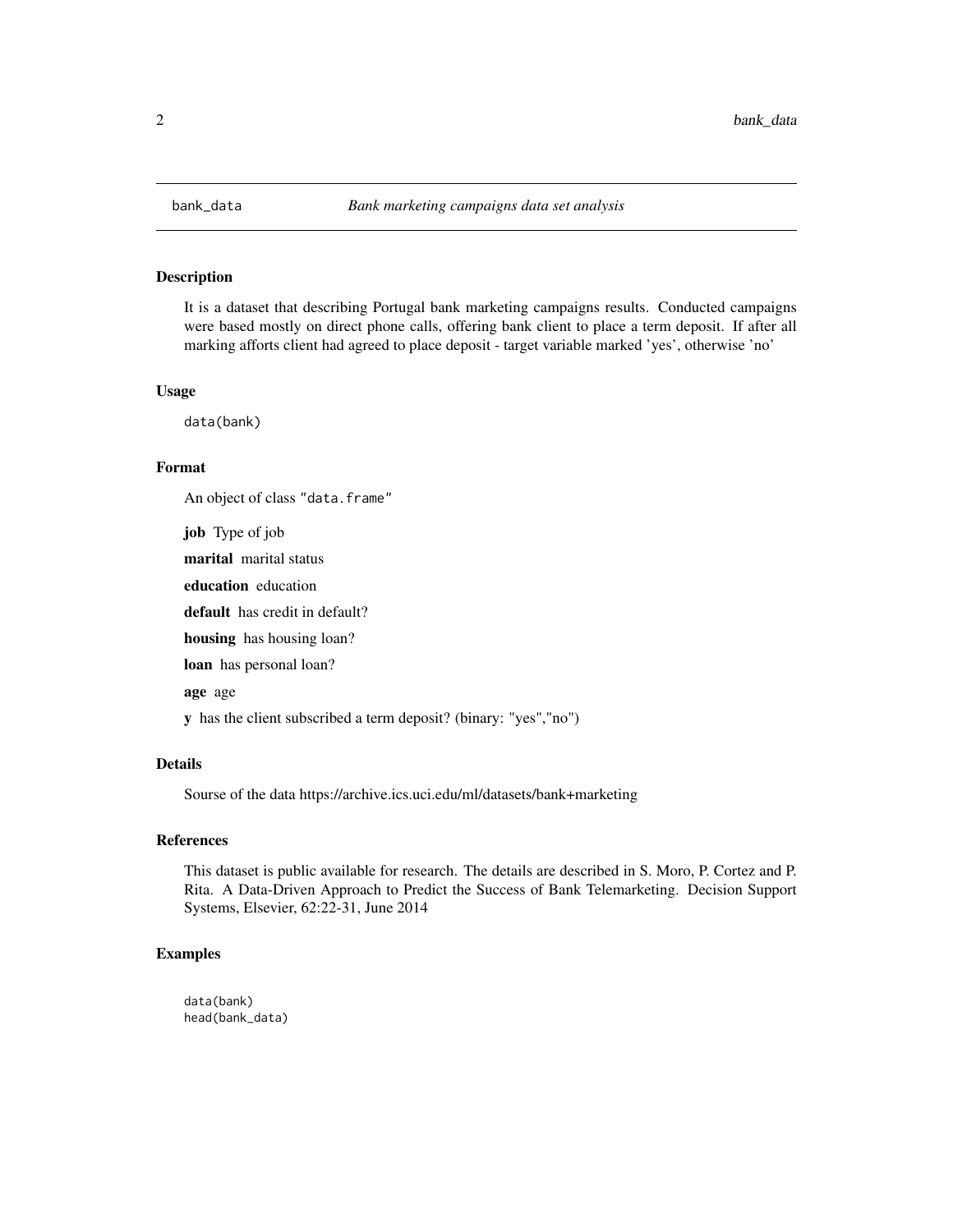#### <span id="page-2-0"></span>Description

Processing to split out base levels and add variable importance to each term. Directly inspired by 'tidycat::tidy\_categorical()', modified for use in prettyglm.

#### Usage

```
clean_coefficients(d = NULL, m = NULL)
```
#### Arguments

|   | A data frame tibble output from tidy. $\text{Im}$ ; with one row for each term in the<br>regression, including column 'term' |
|---|------------------------------------------------------------------------------------------------------------------------------|
| m | A model object glm                                                                                                           |

#### Value

Expanded [tibble](#page-0-0) from the version passed to 'd' including additional columns:

| variable | The name of the variable that the regression term belongs to.                      |
|----------|------------------------------------------------------------------------------------|
| level    | The level of the categorical variable that the regression term belongs to. Will be |
|          | an the term name for numeric variables.                                            |

#### Author(s)

Jared Fowler, Guy J. Abel

#### See Also

[tidy.lm](#page-0-0)

pretty\_coefficients *pretty\_coefficients*

#### Description

Creates a pretty kable of model coefficients including coefficient base levels.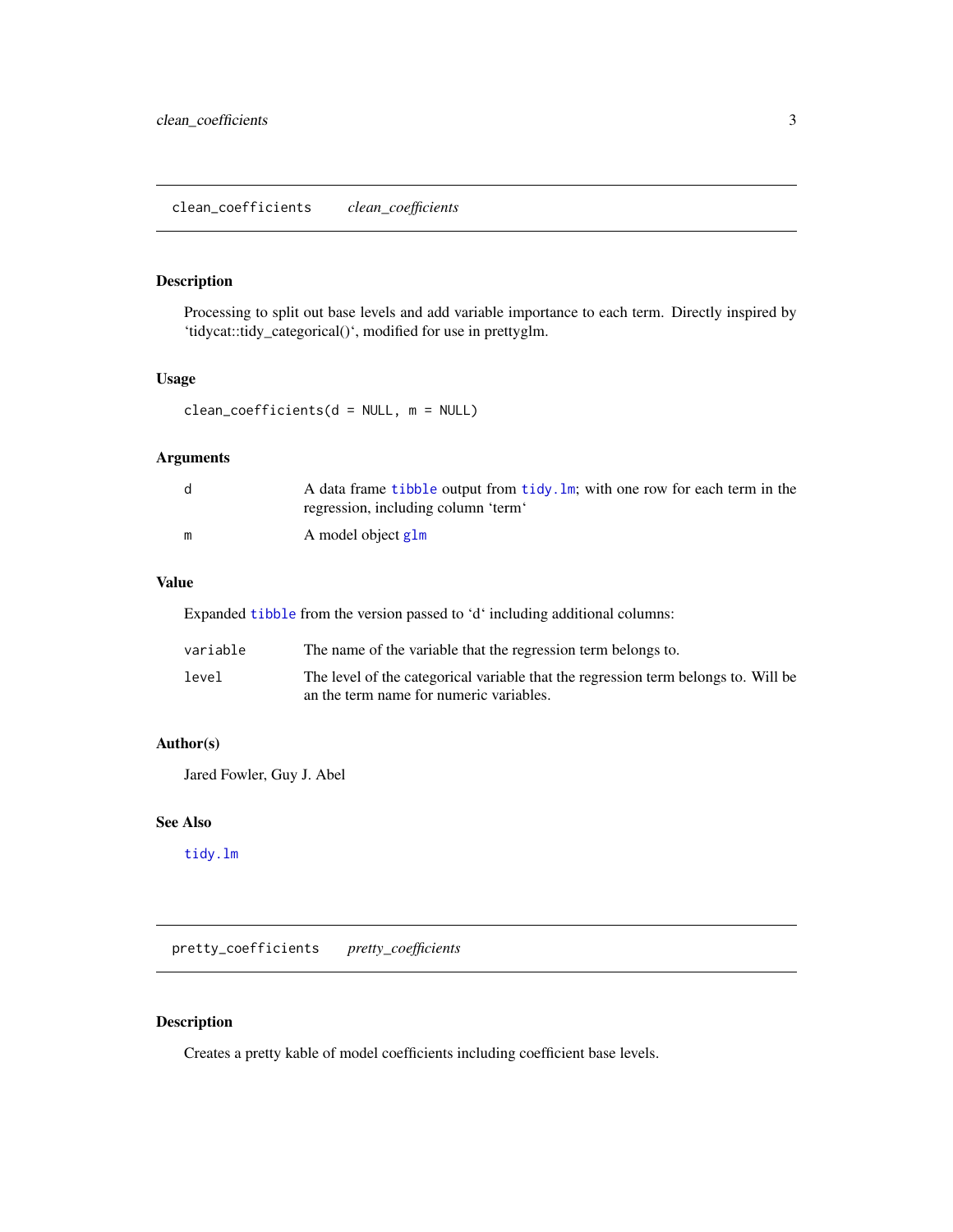#### Usage

```
pretty_coefficients(
 model_object,
  relativity_transform = NULL,
  type\_iii = NULL,conf.int = FALSE,
  return_data = FALSE
)
```
#### Arguments

| model_object         | Model object to create coefficient table for. Must be of type: glm, lm, linear_reg<br>or logistic_reg.                                                                                |
|----------------------|---------------------------------------------------------------------------------------------------------------------------------------------------------------------------------------|
| relativity_transform |                                                                                                                                                                                       |
|                      | String of the function to be applied to the model estimate to calculate the rel-<br>ativity, for example: 'exp(estimate)-1'. Default is for relativity to be excluded<br>from output. |
| type_iii             | Type III statistical test to perform. Default is none. Options are 'Wald' or 'LR'.<br>Warning 'LR' can be computationally expensive. Test performed via Anova                         |
| conf.int             | Set to TRUE to include confidence intervals in summary table. Warning, can be<br>computationally expensive.                                                                           |
| return_data          | Set to TRUE to return data. frame instead of creating kable.                                                                                                                          |

#### Value

[kable](#page-0-0) if return\_data = FALSE. [data.frame](#page-0-0) if return\_data = TRUE.

#### Examples

```
library(dplyr)
library(prettyglm)
data('titanic')
columns_to_factor <- c('Pclass',
                       'Sex',
                       'Cabin',
                       'Embarked',
                       'Cabintype',
                       'Survived')
titanic <- titanic %>%
  dplyr::mutate_at(columns_to_factor, list(~factor(.)))
survival_model <- stats::glm(Survived ~
                              Pclass +
                              Sex +
                              Age +
                              Fare +
                              Embarked +
                              SibSp +
                              Parch +
                              Cabintype,
```
<span id="page-3-0"></span>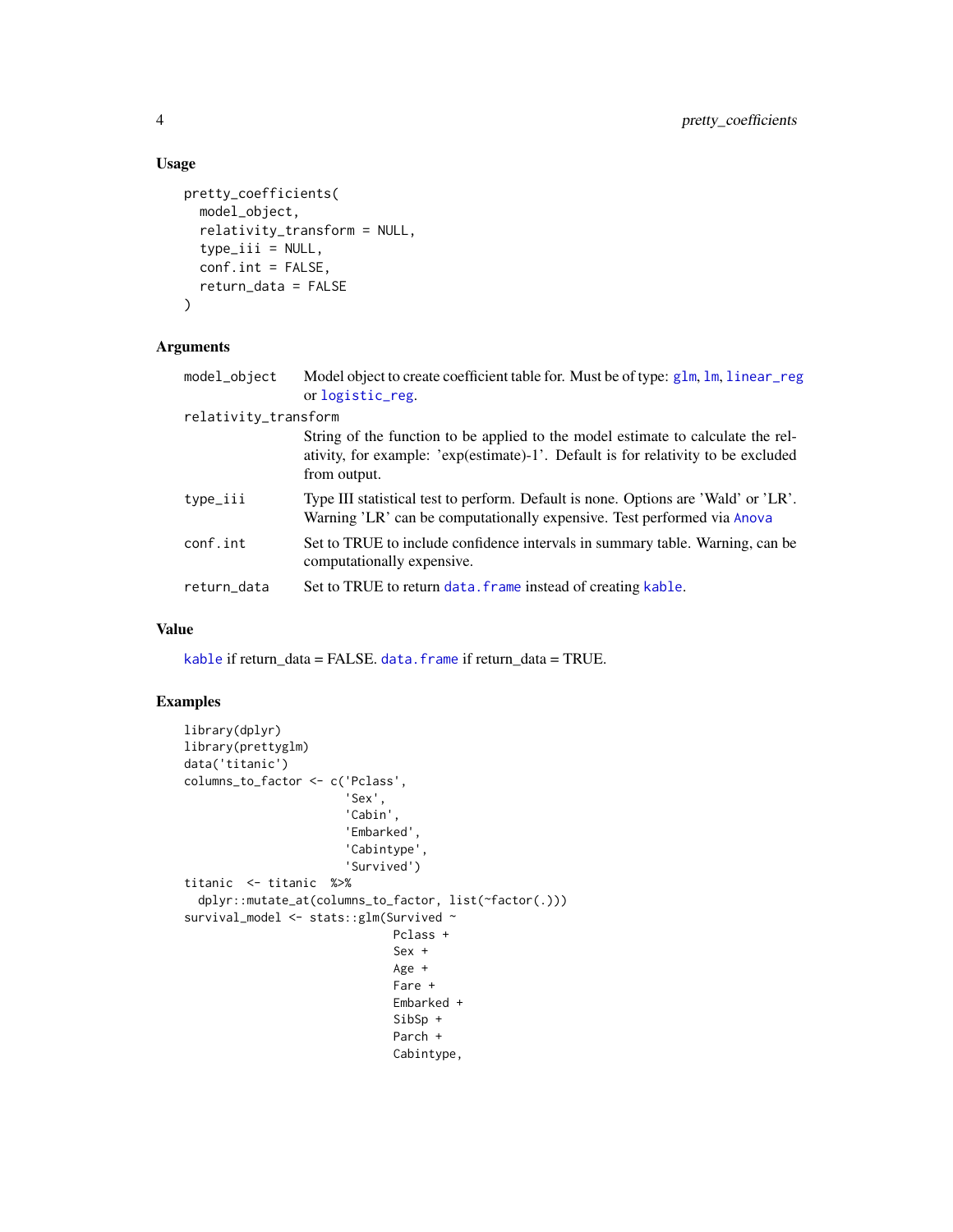<span id="page-4-0"></span>pretty\_relativities 5

```
data = titanic,
                             family = binomial(link = 'logit'))
pretty_coefficients(survival_model)
```
pretty\_relativities *pretty\_relativities*

#### Description

Creates a pretty html plot of model relativities including base Levels.

#### Usage

```
pretty_relativities(
 feature_to_plot,
 model_object,
 plot_approx_ci = TRUE,
  relativity_transform = "exp(estimate)-1",
  ordering = NULL,
 plot_factor_as_numeric = FALSE,
 width = 800,
 height = 500,
 return_data = FALSE,
 ylabel = "Relativity"
\mathcal{L}
```
#### Arguments

| feature_to_plot                                                                                                                                                                              |
|----------------------------------------------------------------------------------------------------------------------------------------------------------------------------------------------|
| A string of the variable to plot.                                                                                                                                                            |
| Model object to create coefficient table for. Must be of type: glm, lm, linear reg<br>or logistic_reg                                                                                        |
| plot_approx_ci Set to TRUE to include confidence intervals in summary table. Warning, can be<br>computationally expensive.                                                                   |
| relativity_transform                                                                                                                                                                         |
| String of the function to be applied to the model estimate to calculate the relativ-<br>ity, for example: 'exp(estimate)'. Default is for relativity to be 'exp(estimate)-<br>$1^{\prime}$ . |
| Type III statistical test to perform. Default is none. Options are 'Wald' or 'LR'.<br>Warning 'LR' can be computationally expensive. Test performed via Anova                                |
| plot_factor_as_numeric                                                                                                                                                                       |
| Set to TRUE to return data.frame instead of creating kable.                                                                                                                                  |
| Width of plot                                                                                                                                                                                |
| Height of plot                                                                                                                                                                               |
|                                                                                                                                                                                              |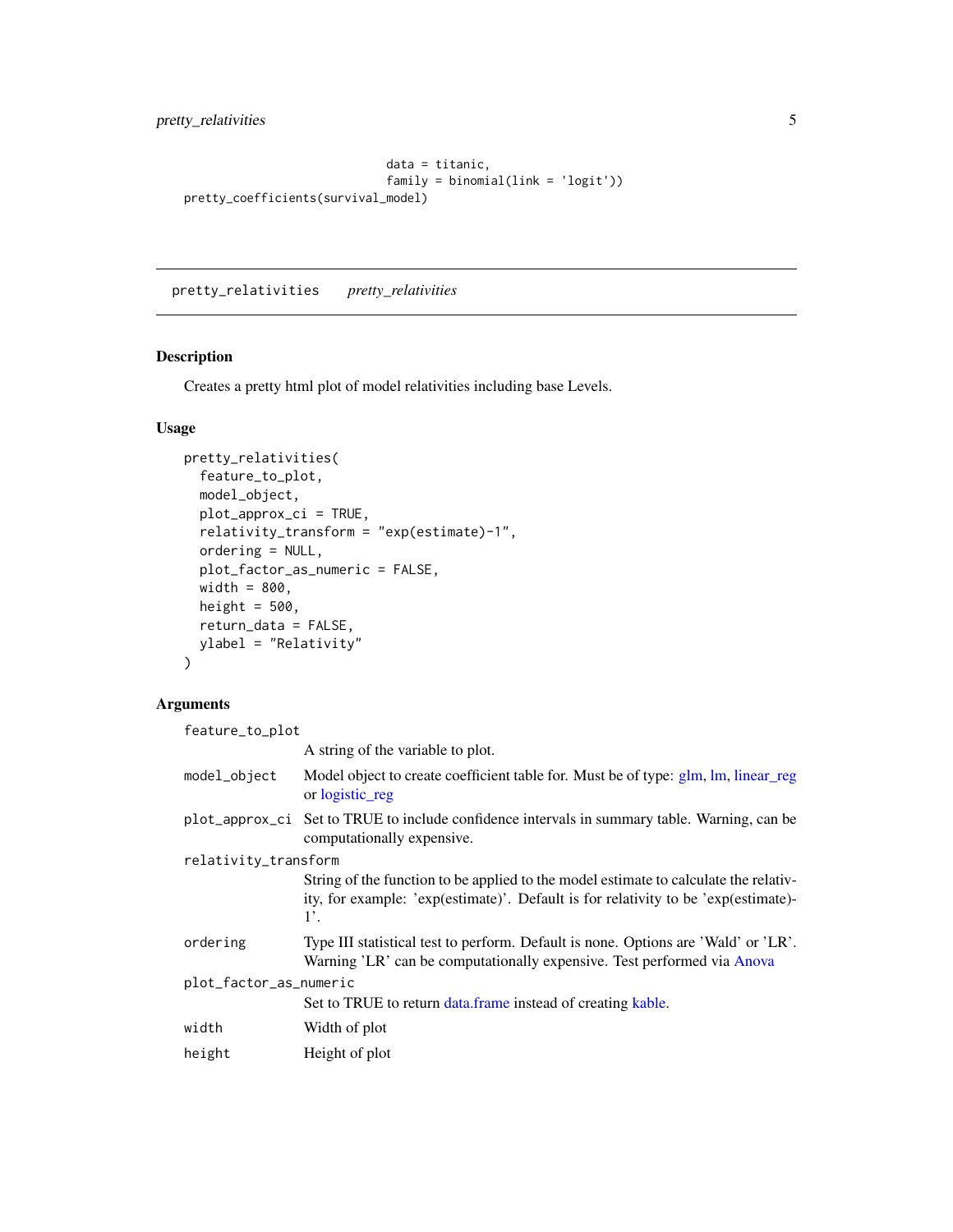<span id="page-5-0"></span>6 titanic contract of the contract of the contract of the contract of the contract of the contract of the contract of the contract of the contract of the contract of the contract of the contract of the contract of the cont

| return data | Set to TRUE to return data set instead of plot                                            |
|-------------|-------------------------------------------------------------------------------------------|
| vlabel      | Label for yaxis of relativity plot, some users may prefer to refer to this as log<br>odds |

#### Value

[kable](#page-0-0) if return\_data = FALSE. [data.frame](#page-0-0) if return\_data = TRUE.

#### Examples

```
library(dplyr)
library(prettyglm)
data('titanic')
columns_to_factor <- c('Pclass',
                        'Sex',
                       'Cabin',
                       'Embarked',
                        'Cabintype',
                       'Survived')
titanic <- titanic %>%
  dplyr::mutate_at(columns_to_factor, list(~factor(.)))
survival_model <- stats::glm(Survived ~
                              Pclass +
                              Sex +
                              Age +
                              Fare +
                              Embarked +
                              SibSp +
                              Parch +
                              Cabintype,
                             data = titanic,
                             family = binomial(link = 'logit')pretty_relativities(feature_to_plot = 'Pclass',
                    model_object = survival_model)
```
titanic *Titanic Data*

#### **Description**

The sinking of the Titanic is one of the most infamous shipwrecks in history. On April 15, 1912, during her maiden voyage, the widely considered "unsinkable" RMS Titanic sank after colliding with an iceberg. Unfortunately, there weren't enough lifeboats for everyone onboard, resulting in the death of 1502 out of 2224 passengers and crew. While there was some element of luck involved in surviving, it seems some groups of people were more likely to survive than others. In this challenge, we ask you to build a predictive model that answers the question: "what sorts of people were more likely to survive?" using passenger data (ie name, age, gender, socio-economic class, etc).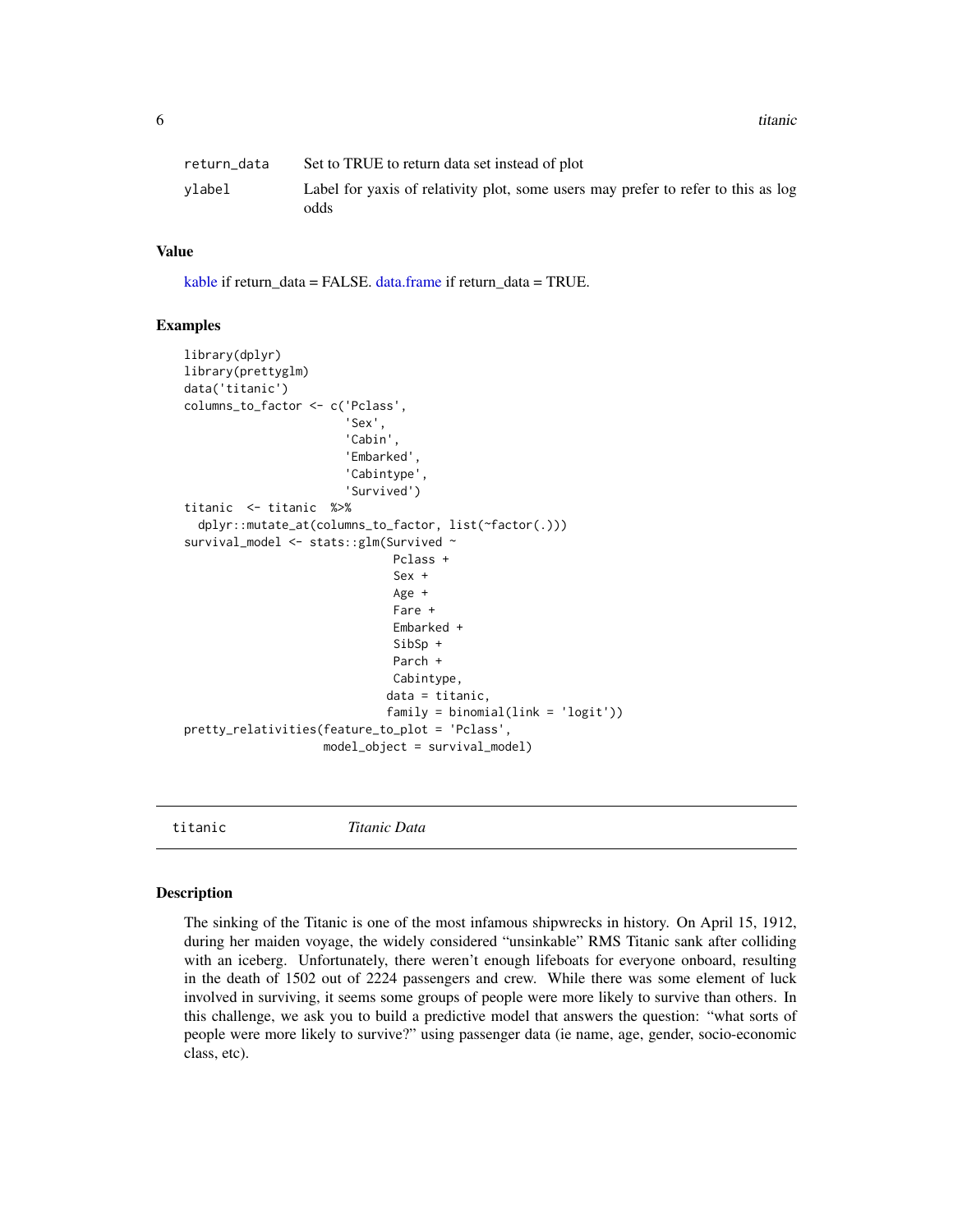#### titanic 7 and 7 and 7 and 7 and 7 and 7 and 7 and 7 and 7 and 7 and 7 and 7 and 7 and 7 and 7 and 7 and 7 and 7

#### Usage

data(titanic)

#### Format

An object of class "data.frame" survival Survival pclass Ticket class sex Sex Age Age in years sibsp number of siblings / spouses parch number of parents / children ticket Ticket number fare Passenger fare cabin Cabin Number cabintype Type of cabin embarked Port of Embarkation

#### References

This data set sourced from https://www.kaggle.com/c/titanic/data?select=train.csv

#### Examples

data(titanic) head(titanic)